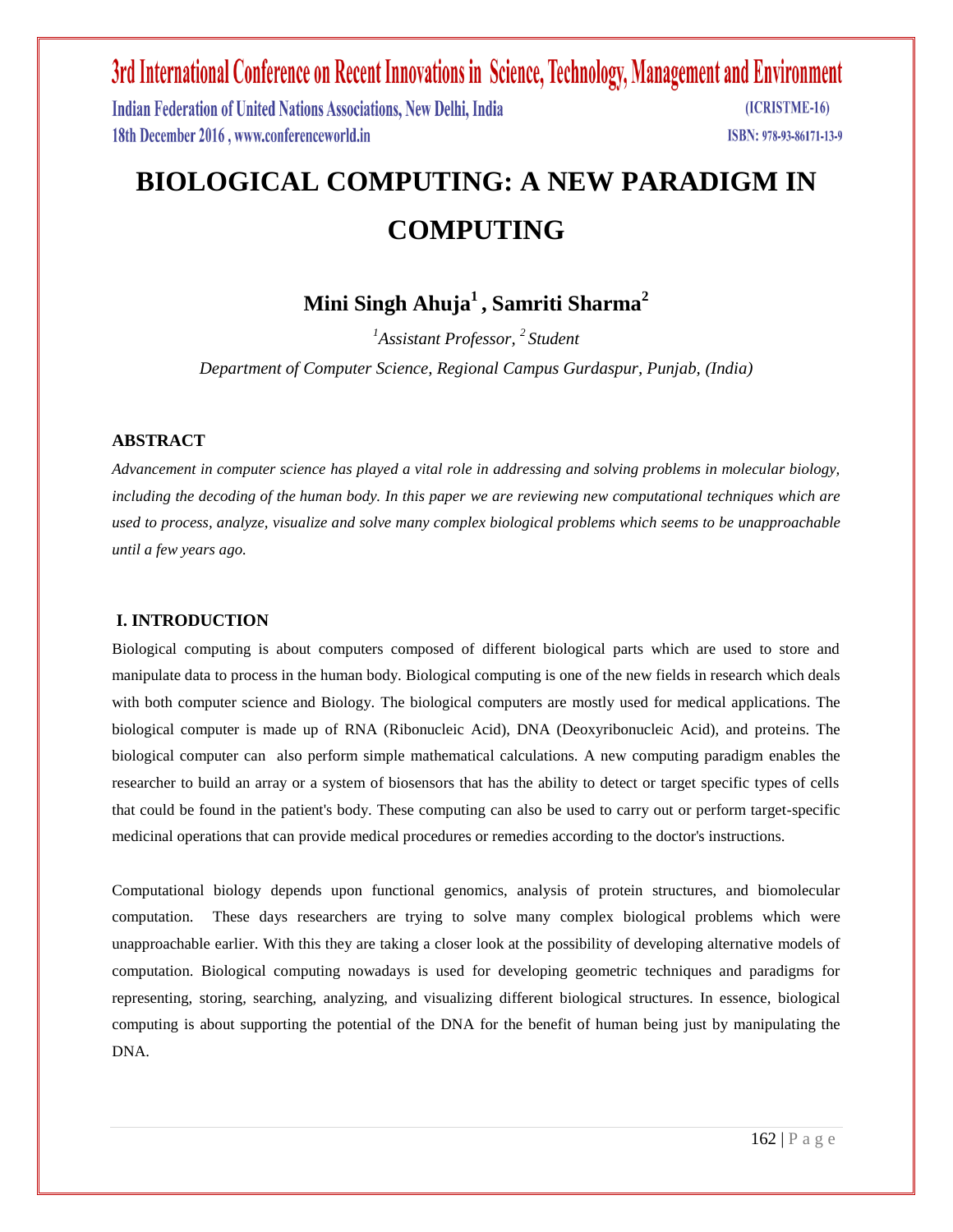Indian Federation of United Nations Associations, New Delhi, India 18th December 2016, www.conferenceworld.in

(ICRISTME-16) ISBN: 978-93-86171-13-9

### **II. DNA**

DNA, or deoxyribonucleic acid, is the hereditary material in humans and other organisms. Nearly every cell in a person's body has the same DNA. The structure of DNA was first identified by Watson and Crick (1953). The earliest discovery of DNA was by Swiss physician Fritz Miescher in cell nuclei as early as 1868. The information in DNA is stored as a code made up of four chemical bases: adenine (A), guanine (G), cytosine (C), and thymine (T). Human DNA consists of about 3 billion bases, and more than 99 percent of those bases are the same in all people. The order, or sequence, of these bases determines the information available for building and maintaining an organism, similar to the way in which letters of the alphabet appear in a certain order to form words and sentences. These DNA bases pair with each other.

A is always opposite T; T is always opposite A; G is always opposite C; C is always opposite G.





DNA does not usually exist as a single molecule, but instead as a tightly-associated pair of molecules. These two long strands entwine like vines, in the shape of a double helix. DNA has an important property that it can replicate, or make copies of itself.

The nucleotide contains both the segment of the backbone of the molecule and a base, which interacts with the other DNA strand in the helix. A base linked with a sugar is called a nucleoside and a base linked with a sugar is called a

nucleotide. When multiple nucleotides link together as in DNA, it is known as polynucleotide.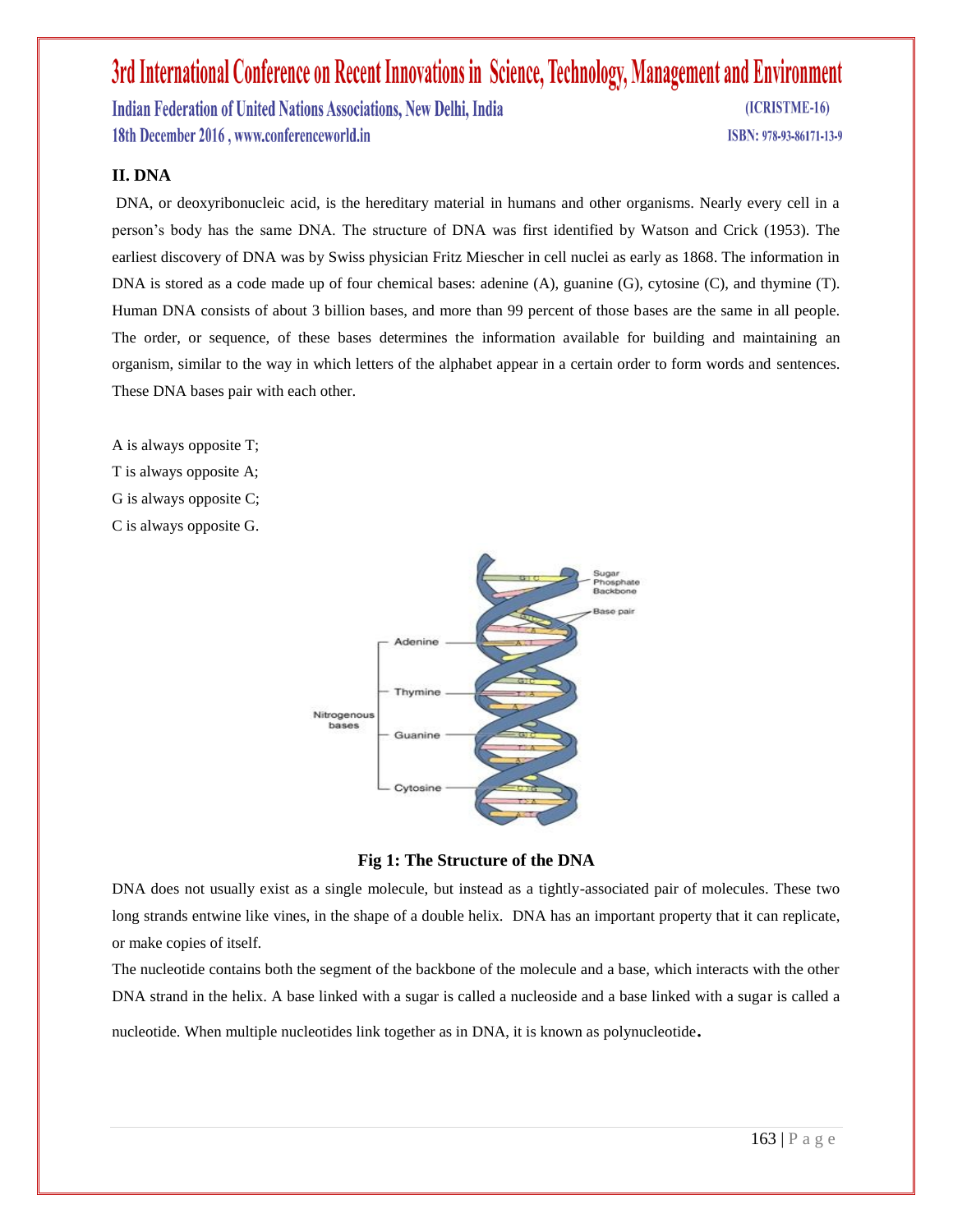Indian Federation of United Nations Associations, New Delhi, India 18th December 2016, www.conferenceworld.in

(ICRISTME-16) ISBN: 978-93-86171-13-9

## **III. CURRENT COMPUTERS Vs BIOLOGICAL COMPUTETRS**

Current computers use registers to flip the binary between 1 and 0. But microorganisms use the same ―Registers and flip-flop occurs but at the DNA level. Adenine (A), guanine (G), cytosine (C), and thymine (T) can be the registers that are involved in protein synthesis. Any change to this structure or inhibition of the normal protein synthesis by changes in environment results in a completely new product; worse in some cases if no product is created. This is the whole idea behind using DNA in biological computing. DNA is intelligent and has the ability to adapt to changing conditions far surpasses anything and everything one could imagine.DNA also has the ability to repair itself; provide backup; create new patterns; select the best for its survival . Most complex computers exhibit the above in one way or the other. As a DNA has to survive in nature, only the fittest survive and hence the ability to adapt to changing environment. However the same environment (extreme heat, chemicals, Ultra Violet rays, etc.) can sometimes causes changes to DNA that may make them loose some of their magic and in carries to successfully replicate thereby passing some cases can be catastrophic. The main component of a biological computer is DNA DNA Computers are small, fast and highly efficient computers which have dense data storage capacity. They can perform massively parallel computation and are highly energy efficient systems.

| <b>DNA</b>                                  | Computer/program                           |
|---------------------------------------------|--------------------------------------------|
| It is fully self contained                  | It is dependent on peripherals, power etc. |
| It contains inbuilt redundancy              | Redundancy depends upon need.              |
| It adaptive to environment                  | It is not available                        |
| It stores billions of pieces of information | It is limited to technology                |
| It is energy efficient                      | It is less energy efficient                |

#### **Table 1: DNA Vs Computer**

#### **IV. MECHANISM INVOLVED**

Biological computers are made inside a patient's body. The information of the patient's body is called a blueprint along which lies the biological computer. Once the computer's genetic blueprint has been provided, the human body will start to build it on its own using the body's natural biological processes and the cells found in the body. Through Boolean logic equations, we can easily use the biological computer to identify all types of cellular activities and determine whether a particular activity is harmful or not. The cellular activities that the biological computer could detect can even include those of mutated genes and all other activities of the genes found in cells. As with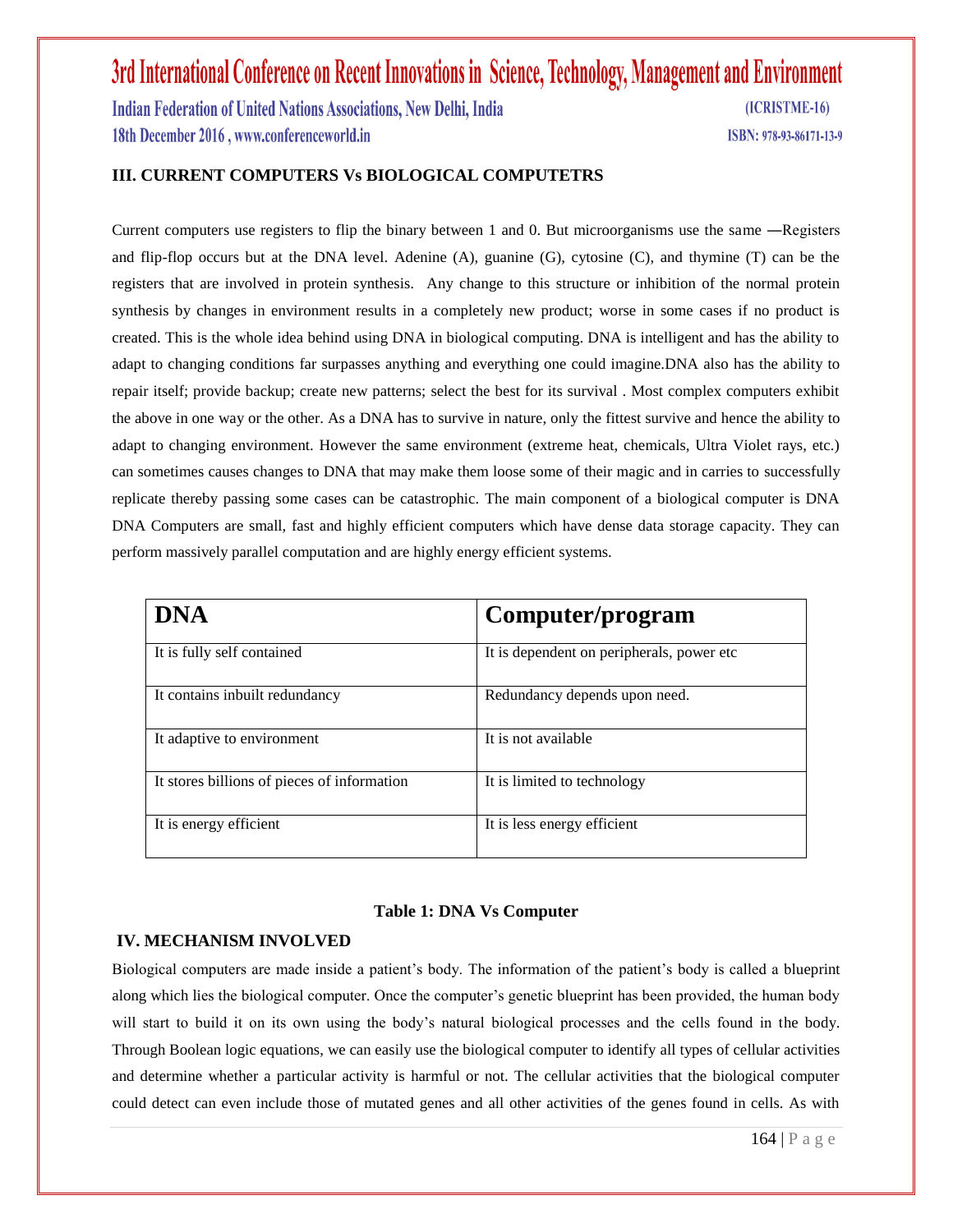Indian Federation of United Nations Associations, New Delhi, India 18th December 2016, www.conferenceworld.in

(ICRISTME-16)

ISBN: 978-93-86171-13-9

conventional computers, the biological computer also works with an output and an input signal. The main inputs of the biological computer are the body's proteins, RNA, and other specific chemicals that are found in the human cytoplasm. The output on the other hand could be detected using laboratory equipment.

## **V. ADVANTAGES OF BIOLOGICAL COMPUTERS**

- *Parallel Computing-* Biological computers are massively parallel.
- *Incredibly light weight* With only 1 LB of DNA we can have more computing power than all the computers ever made.
- *Low power* The only power needed is to keep DNA from denaturing.
- *Solves Complex Problems quickly* A DNA computer can solve hardest of problems in a matter of weeks.

## **VI. LIMITATIONS**

- Sometimes there occur errors as the molecular operations are not perfect.
- The increase or decrease of efficiency is calculated by examining the number molecules contributed.
- The problem of encoding in molecules is difficult.
- DNA computing involves a relatively large amount of error.
- With the increase in the size of problem, probability of receiving incorrect answer becomes greater than probability of receiving correct answer.

### **VII. APPLICATIONS**

- The biological computer is a device which is used in various medical applications where intercellular evaluation and treatment are needed or required.
- It is especially useful in monitoring intercellular activity including mutation of genes.
- Through it, a doctor can focus on or find and treat only damaged or diseased cells.
- With biological computer selective cell treatment is made possible.
- It involve many possible applications like Pattern recognition, Cryptography, Evaluating gene sequence and many more.
- It is used in different Medical Application such as developing disease treatments such as cancer.

## **VIII. FUTURE OF BIOLOGICAL COMPUTING**

While we live in the age of computers, biological computing is slowly gaining importance but without much show. Biological computing has played a vital role in modern medicine and will continue to do so, but to see a computer being entirely regarded by microorganisms/DNA is far away. We are not even close enough to say that the next years will see the dawn of biological computing where CPU is replaced by DNA. For all those hard core computer